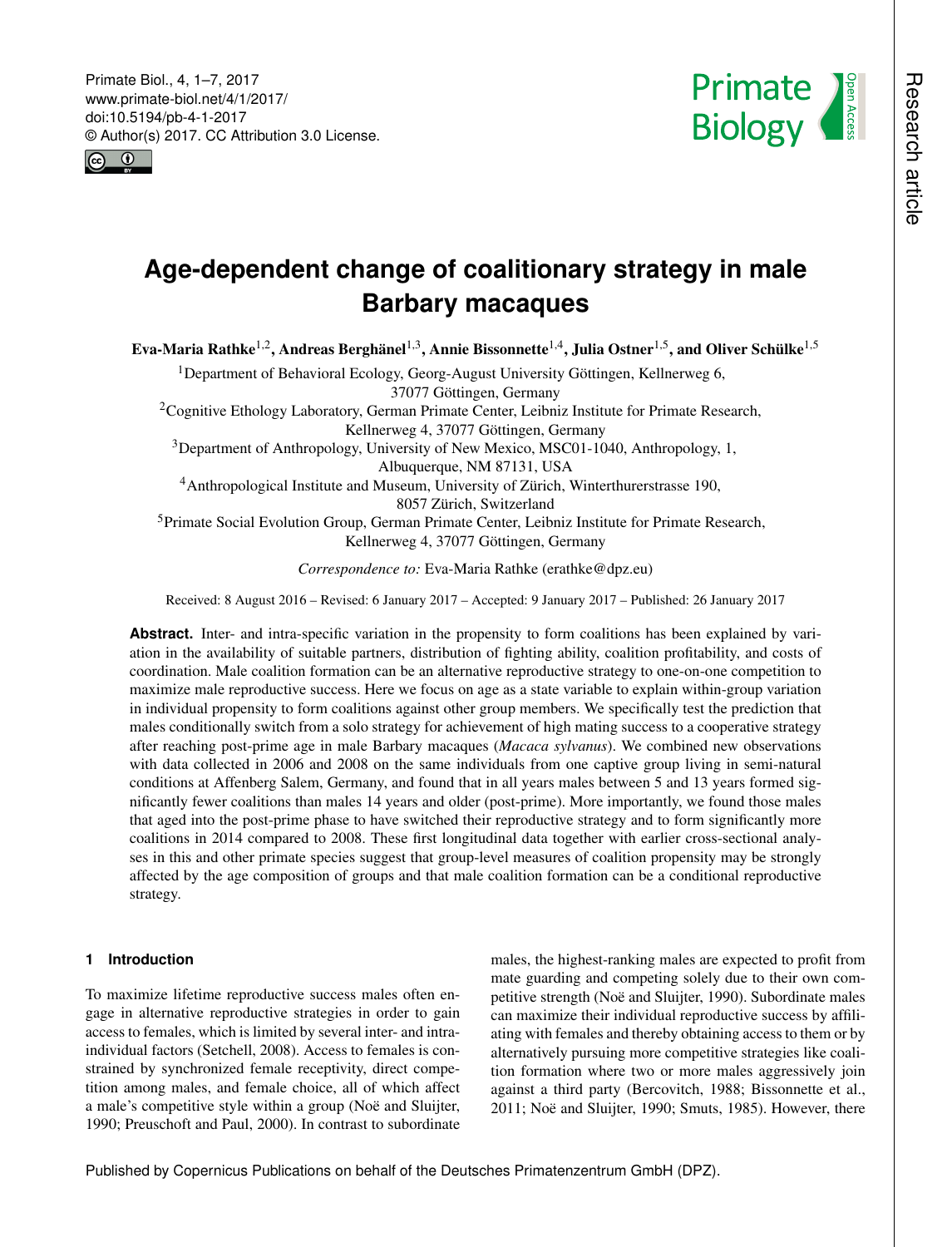are costs of cooperation, including a less predictable outcome with regard to mating success since just one male can fertilize a female (Krützen et al., 2003; Packer and Pusey, 1982; Smith et al., 2010; Wittig and Boesch, 2003). Still coalitions are widespread in several mammalian species and have been found to effectively lower male reproductive skew in bottlenose dolphins (*Tursiops* sp., Connor et al., 1992), savannah baboons (*Papio cynocephalus*, Noë and Sluijter, 1995), lions (*Panthera leo*, Grinnell, 2002), wild dogs (*Lycaon pictus*, de Villiers et al., 2003), and in several primate species (Alberts, 2012; Dubuc et al., 2011). Coalitions function in various ways to increase male mating success: interrupting a higher-ranking opponent's consortship and to start consorting the female themselves can be a direct way for males to gain access to females (Bercovitch, 1988; Bissonnette et al., 2011). In many cases, however, females are not present during a coalitionary conflict, which suggests that coalition formation can also function as an indirect pre-mating strategy via intimidation of the opponents and thereby influencing the current dominance hierarchy (Bissonnette et al., 2011; Berghänel et al., 2011; Young et al., 2014a). Later mating opportunities could then be improved by previously having threatened the potential opponent (Noë and Sluijter, 1990; van Schaik et al., 2006; Berghänel et al., 2010).

Inter- and intraspecific variation in coalition formation has been related to extrinsic factors, for instance the group's demography, the number of males within a group, the availability of suitable partners, as well as intrinsic factors, including diverging fighting abilities, profitability, and coordination costs (Henzi et al., 1999; Alberts et al., 2003; Pandit and van Schaik, 2003; Schülke et al., 2010; Bissonnette et al., 2014). In this paper, we focus on age as an intrinsic factor to explain intraspecific variation in male coalition formation in one semi-free-ranging population of Barbary macaques (*Macaca sylvanus*). It has previously been shown that age can act as a good proxy for the physical condition (Bissonnette et al., 2009a). Older males may be forced to start behaving cooperatively as they age to maintain their access to females (Bissonnette et al., 2009b). Older (post-prime) males in Barbary macaques and savannah baboons have been found to compensate for diminishing fighting abilities by supporting each other in coalitions (Noë, 1992; Bissonnette et al., 2009b, 2011). Increasingly shallow paternity distributions are observed with increasing age range among co-resident males (Alberts et al., 2006). When post-prime males cooperate, they can benefit by increasing their reproductive success to the level of a prime male (Kuester et al., 1995). Until now, we lacked the longitudinal data to answer the question of whether a male's reproductive strategy changes with age. In the current study, we took age as a proxy for the male's intrinsic power (Berghänel et al., 2011) and investigated whether it is an important factor influencing coalition formation in Barbary macaque males using a combined cross-sectional and longitudinal approach comparing three study years (2006, 2008, and 2014). Inspection of the relationship between age

and competitive ability (Bissonnette et al., 2009a) suggested a steady decrease after age 14 (see below). Thus, we predicted first that post-prime phase males ( $\geq$  14 years) form coalitions more often than prime males  $(5-13)$  in the same group year (in 2006, 2008, or 2014 respectively). Second, we predicted that the five males that changed from prime to post-prime age between 2008 and 2014 would switch from a solo strategy to a cooperative competitive strategy and thus increase their coalitionary activity.

### **2 Methods**

#### 2.1 Ethics statement

This study complies with the German regulations in terms of ethical treatment of research subjects. Affenberg Salem is a private facility. The scientific directors of the enclosure gave permission to conduct the study. This study was exclusively non-invasive and based on observational data collection. No subject experienced any impact on its welfare. Barbary macaques have been classified as an endangered species by the IUCN (2016).

#### 2.2 Study site

We conducted the study at Affenberg Salem (Germany). The 20 ha enclosure comprised mixed woodland and held 200 Barbary macaques organized in three freely interacting social groups consisting of 50 to 80 individuals living under semi-free-ranging conditions (R. Hilgartner, personal communication, 2014; de Turckheim and Merz, 1984). Study group H was fed daily in the morning (around 08:30) with various vegetables, fruits, and grains. Monkeys also fed on insects as well as natural vegetation like beechnuts, grass, roots, and leaves and had ad libitum access to water and monkey chow. To investigate the age dependency in coalition formation, we combined data collected on the same group in 2006 (Bissonnette et al., 2009b), 2008 (Berghänel et al., 2011), and the current study period 2014 (Table 1). In the three study periods the group comprised a minimum of 18 males (age range from 5 to 29 years). For detailed information on group composition see Table 1. For each data collection year, males were assigned either to the prime (5– 13 years old) or to the post-prime ( $\geq$  14 years old) category following Bissonnette et al. (2009b) and our own investigation of the relationship between competitive ability (normalized David's scores, de Vries et al., 2006) and age across all three study years (Fig. 1). All our results are robust against changing this cut-off to 15 or 16 years of age. We were able to clearly identify all individuals by their physical appearance in terms of face shape and pigmentation, posture, scars, injuries, and missing fingers or toes. We could identify females reliably from their sexual swelling's size, shape, and colour. Exact age was known from demographic records provided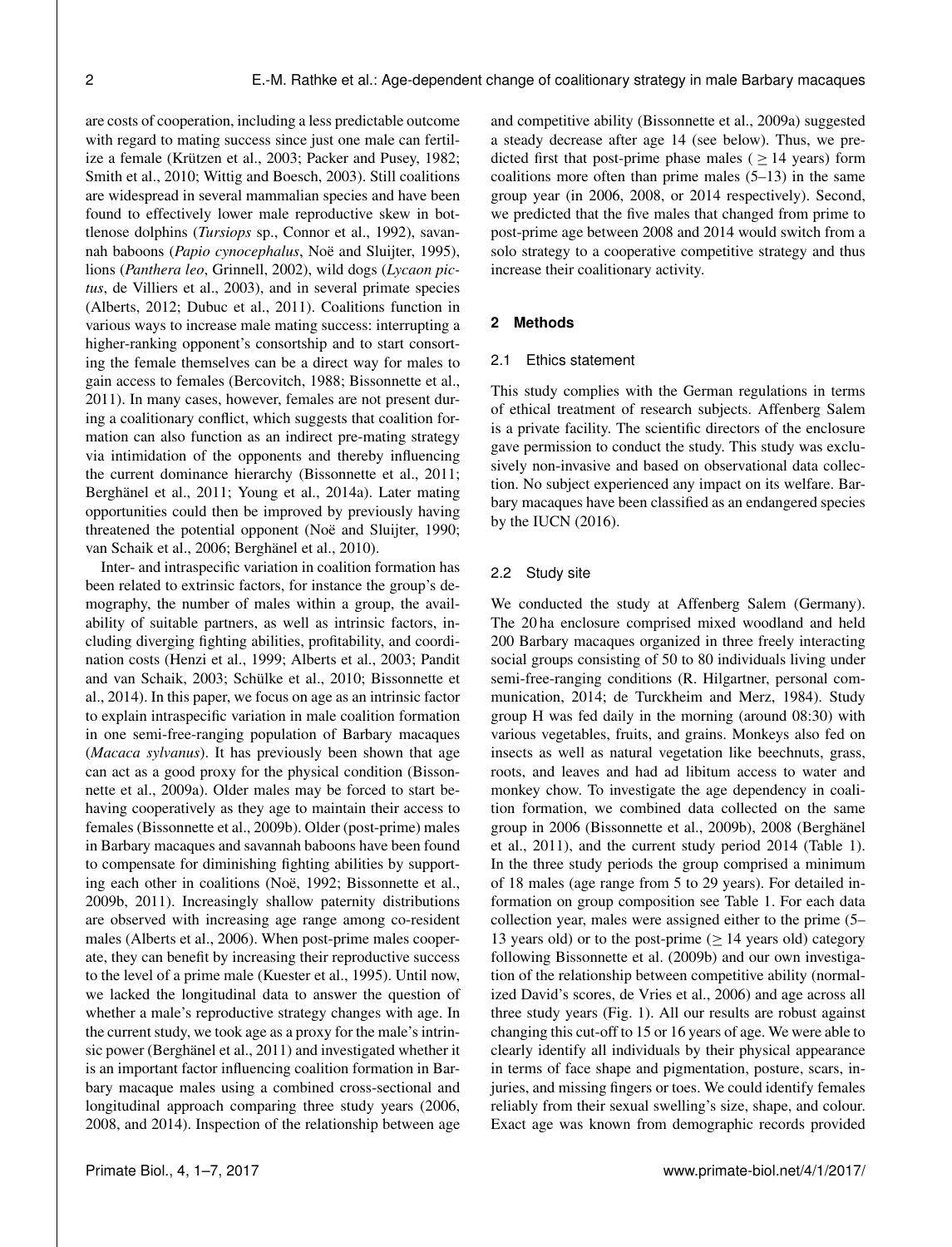**Table 1.** Male ID, age in years, age class (juvenile, Juv:  $\leq 2$  years old, subadult, Sub:  $\leq$  4 years old, prime: 5–13 years old, post-prime: ≥ 14 years old) of all males in the study group 2006, 2008, and 2014. Bold font indicates males that changed their age class from prime to post-prime from 2008 to 2014.

| Male ID<br>Age<br>Age<br>Age class<br>Age<br>Age class<br>Age class<br>Y <sub>2</sub><br>25<br>27<br>Post-prime<br>Post-prime<br>24<br>Z30<br>Post-prime<br>26<br>Post-prime<br>C <sub>5</sub><br>21<br>Post-prime<br>23<br>Post-prime<br>C13<br>21<br>Post-prime<br>23<br>Post-prime<br>20<br>22<br>D10<br>Post-prime<br>Post-prime<br>22<br>D11<br>20<br>Post-prime<br>Post-prime<br>20<br>22<br>D13<br>Post-prime<br>Post-prime<br>D <sub>25</sub><br>20<br>22<br>Post-prime<br>Post-prime<br>D <sub>27</sub><br>20<br>Post-prime<br>20<br>D <sub>29</sub><br>Post-prime<br>22<br>Post-prime<br>21<br>E13<br>19<br>Post-prime<br>Post-prime<br>21<br>E14<br>19<br>Post-prime<br>Post-prime<br>F3<br>18<br>20 | 2006 |            | 2008 |            | 2014 |  |
|-----------------------------------------------------------------------------------------------------------------------------------------------------------------------------------------------------------------------------------------------------------------------------------------------------------------------------------------------------------------------------------------------------------------------------------------------------------------------------------------------------------------------------------------------------------------------------------------------------------------------------------------------------------------------------------------------------------------|------|------------|------|------------|------|--|
|                                                                                                                                                                                                                                                                                                                                                                                                                                                                                                                                                                                                                                                                                                                 |      |            |      |            |      |  |
|                                                                                                                                                                                                                                                                                                                                                                                                                                                                                                                                                                                                                                                                                                                 |      |            |      |            |      |  |
|                                                                                                                                                                                                                                                                                                                                                                                                                                                                                                                                                                                                                                                                                                                 |      |            |      |            |      |  |
|                                                                                                                                                                                                                                                                                                                                                                                                                                                                                                                                                                                                                                                                                                                 |      |            |      |            |      |  |
|                                                                                                                                                                                                                                                                                                                                                                                                                                                                                                                                                                                                                                                                                                                 |      |            |      |            |      |  |
|                                                                                                                                                                                                                                                                                                                                                                                                                                                                                                                                                                                                                                                                                                                 |      |            |      |            |      |  |
|                                                                                                                                                                                                                                                                                                                                                                                                                                                                                                                                                                                                                                                                                                                 |      |            |      |            |      |  |
|                                                                                                                                                                                                                                                                                                                                                                                                                                                                                                                                                                                                                                                                                                                 |      |            |      |            |      |  |
|                                                                                                                                                                                                                                                                                                                                                                                                                                                                                                                                                                                                                                                                                                                 |      |            |      |            |      |  |
|                                                                                                                                                                                                                                                                                                                                                                                                                                                                                                                                                                                                                                                                                                                 |      |            |      |            |      |  |
|                                                                                                                                                                                                                                                                                                                                                                                                                                                                                                                                                                                                                                                                                                                 |      |            |      |            |      |  |
|                                                                                                                                                                                                                                                                                                                                                                                                                                                                                                                                                                                                                                                                                                                 |      |            |      |            |      |  |
|                                                                                                                                                                                                                                                                                                                                                                                                                                                                                                                                                                                                                                                                                                                 |      |            |      |            |      |  |
|                                                                                                                                                                                                                                                                                                                                                                                                                                                                                                                                                                                                                                                                                                                 |      | Post-prime |      | Post-prime |      |  |
| G4<br>17<br>19<br>Post-prime<br>Post-prime                                                                                                                                                                                                                                                                                                                                                                                                                                                                                                                                                                                                                                                                      |      |            |      |            |      |  |
| H <sub>3</sub><br>16<br>Post-prime<br>18<br>Post-prime<br>24<br>Post-prime                                                                                                                                                                                                                                                                                                                                                                                                                                                                                                                                                                                                                                      |      |            |      |            |      |  |
| I2<br>15<br>17<br>Post-prime<br>23<br>Post-prime<br>Post-prime                                                                                                                                                                                                                                                                                                                                                                                                                                                                                                                                                                                                                                                  |      |            |      |            |      |  |
| J3<br>14<br>Post-prime<br>16<br>Post-prime<br>22<br>Post-prime                                                                                                                                                                                                                                                                                                                                                                                                                                                                                                                                                                                                                                                  |      |            |      |            |      |  |
| L1<br>12<br>Prime<br>Post-prime<br>Post-prime<br>14<br>20                                                                                                                                                                                                                                                                                                                                                                                                                                                                                                                                                                                                                                                       |      |            |      |            |      |  |
| M1<br>11<br>Prime<br>13<br>Prime<br>19<br>Post-prime                                                                                                                                                                                                                                                                                                                                                                                                                                                                                                                                                                                                                                                            |      |            |      |            |      |  |
| N1<br>10<br>Prime<br>12<br>Prime<br>18<br>Post-prime                                                                                                                                                                                                                                                                                                                                                                                                                                                                                                                                                                                                                                                            |      |            |      |            |      |  |
| N <sub>2</sub><br>10<br>Prime<br>12<br>Prime<br>18<br>Post-prime                                                                                                                                                                                                                                                                                                                                                                                                                                                                                                                                                                                                                                                |      |            |      |            |      |  |
| O <sub>2</sub><br>9<br>Prime<br>11<br>Prime<br>17<br>Post-prime                                                                                                                                                                                                                                                                                                                                                                                                                                                                                                                                                                                                                                                 |      |            |      |            |      |  |
| 9<br>O <sub>3</sub><br>Prime<br>11<br>Prime                                                                                                                                                                                                                                                                                                                                                                                                                                                                                                                                                                                                                                                                     |      |            |      |            |      |  |
| $\overline{7}$<br>Prime<br>9<br>Prime<br>Q7<br>15<br>Post-prime                                                                                                                                                                                                                                                                                                                                                                                                                                                                                                                                                                                                                                                 |      |            |      |            |      |  |
| 3<br>5<br>Prime*<br>U <sub>1</sub><br>Sub<br>11<br>Prime                                                                                                                                                                                                                                                                                                                                                                                                                                                                                                                                                                                                                                                        |      |            |      |            |      |  |
| $\overline{c}$<br>W1<br>Sub<br>$\overline{4}$<br>Sub<br>10<br>Prime                                                                                                                                                                                                                                                                                                                                                                                                                                                                                                                                                                                                                                             |      |            |      |            |      |  |
| $\overline{c}$<br>W <sub>4</sub><br>Sub<br>$\overline{4}$<br>Sub<br>10<br>Prime                                                                                                                                                                                                                                                                                                                                                                                                                                                                                                                                                                                                                                 |      |            |      |            |      |  |
| Y3<br>$\overline{c}$<br>Sub<br>8<br>Prime                                                                                                                                                                                                                                                                                                                                                                                                                                                                                                                                                                                                                                                                       |      |            |      |            |      |  |
| Z1<br>1<br>7<br>Juv<br>Prime                                                                                                                                                                                                                                                                                                                                                                                                                                                                                                                                                                                                                                                                                    |      |            |      |            |      |  |
| 7<br>Z3<br>$\mathbf{1}$<br>Juv<br>Prime                                                                                                                                                                                                                                                                                                                                                                                                                                                                                                                                                                                                                                                                         |      |            |      |            |      |  |
| $\mathbf{0}$<br>A <sub>1</sub><br>Juv<br>6<br>Prime                                                                                                                                                                                                                                                                                                                                                                                                                                                                                                                                                                                                                                                             |      |            |      |            |      |  |
| 5<br>B <sub>3</sub><br>Prime                                                                                                                                                                                                                                                                                                                                                                                                                                                                                                                                                                                                                                                                                    |      |            |      |            |      |  |
| 5<br><b>B4</b><br>Prime                                                                                                                                                                                                                                                                                                                                                                                                                                                                                                                                                                                                                                                                                         |      |            |      |            |      |  |

<sup>∗</sup> no data available.

by the park management (R. Hilgartner, personal communication, 2014).

### 2.3 Behavioural data collection

We collected 279, 906, and 590 h of male focal animal data using continuous recording during the mating seasons (October until February) in 2006, 2008, and 2014 respectively (Altmann, 1974; Martin and Bateson, 1993). Males were followed using a 15 min (2006) and 45 min protocol (2008, 2014). We collected data on coalitionary aggression ad libitum throughout all the study periods (Martin and Bateson, 1993). Coalition formation is a specific form of cooperative behaviour which we define here as two individuals showing joint aggression against a common target (Bercovitch, 1988). We used an inclusive definition including coalitions that occur as parallel coalitions when two individuals simultaneously initiate aggression towards a third party (Noë,



**Figure 1.** Relative David's scores  $\pm$  standard deviation distributed across age. All values were corrected for each period by mean scaling (divided by the mean of the respective period).

1994) or as interference in an already ongoing fight (Noë, 1994; Silk, 1992). During ad libitum observations we often missed the beginning of a polyadic conflict and were not able to classify coalitions as parallel or interference coalitions. We excluded coalitions of more than two partners as well as scream fights due to difficulties in analysis. For coalitions, we collected data on date and time, target identity, and coalition partner identity. If possible, we recorded the initial conflict situation that led to the coalition formation, submission, or counter-aggression of the target and whether one partner abandoned the other during the coalition. Males left a coalition in only eight cases (three times a prime male left, five times a post-prime male). We recorded coalitions using Handheld Kodak Zx1 HD and Panasonic Lumix DMC-TZ36 cameras. Videos provided a spoken commentary on male IDs and spatial position in the ongoing conflict for improvement of recognition of individuals during later video analysis.

#### 2.4 Statistical analysis

For each male, we included his absolute frequency of participation in coalitions into the behavioural analysis. These counts needed no adjustment for observation time because all males were observed equally long. For comparison between years we used relative frequencies. We used permutation tests to assess whether the observed coalition pattern regarding the two age classes (prime and post-prime) differed from a random pattern. The permutation tests randomly shuffled observed values keeping the original number of observations and nodes constant. The test statistic was recalculated for every permutation cycle. We used the exact Mann– Whitney U test implemented in the *coin* package (Hothorn et al., 2008) by R 3.1.2 (R Core Team, 2014) to analyse differences between age classes in participation in coalitions as partners in each study year. To assess changes in coalition formation from 2008 to 2014 in those males that age from prime to post-prime between these years we used paired Wilcoxon tests. Since the total number of coalitions observed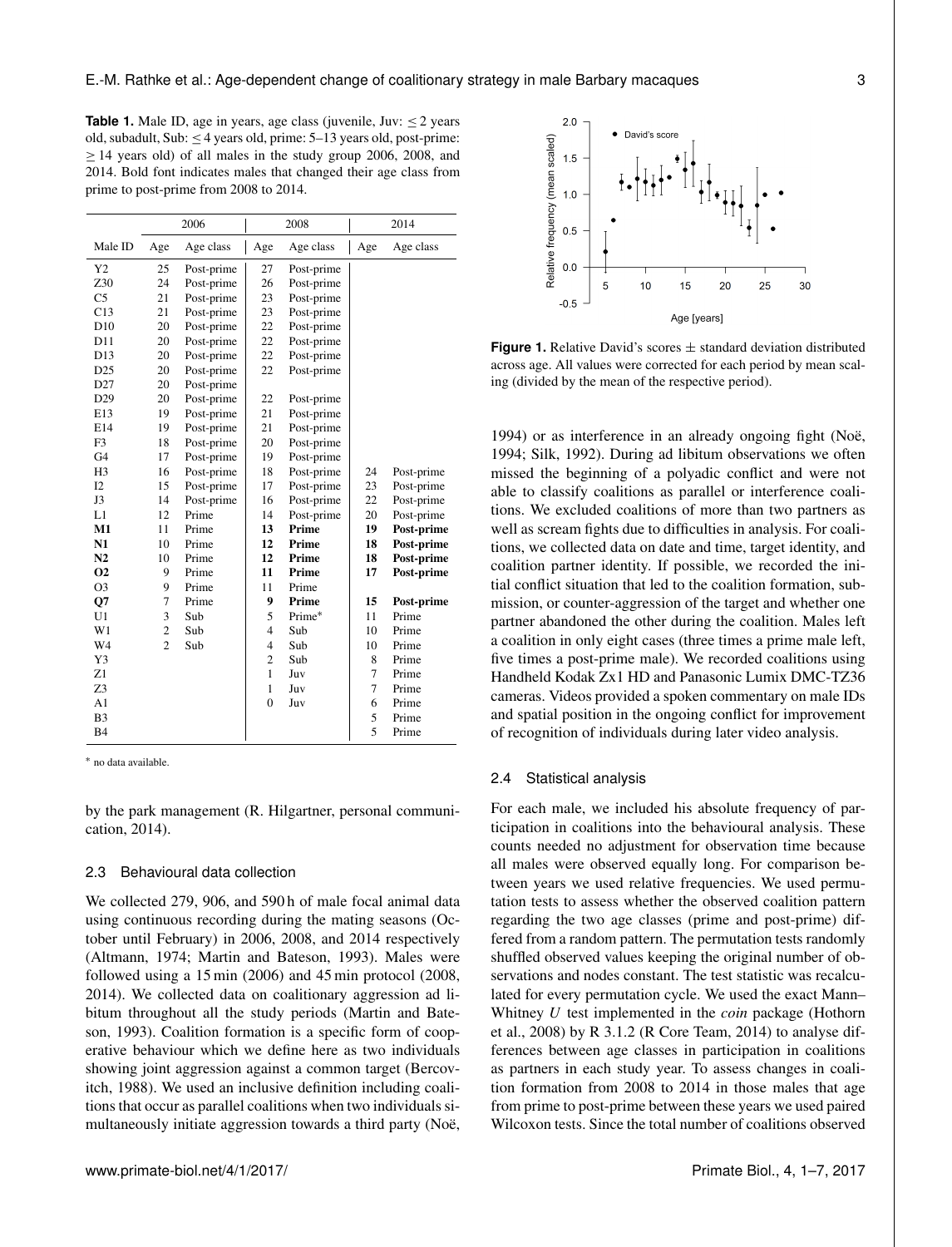differed between years (150 in 2008 and 71 in 2014), we used relative frequencies to compare the two data sets. We calculated relative frequencies dividing the absolute frequency of participation by the overall number of coalitions in the respective year. All graphics were visualized by making use of R 3.1.2 (R Core Team, 2014). Directed predictions were derived a priori from theory and published literature. Consequently, one-tailed tests were used throughout.

## **3 Results**

During all study years, the majority of coalitions were formed by post-prime males joining each other (67 % in 2006, 52 % in 2008, 39 % in 2014). In cross-sectional analyses age classes differed in their coalitionary activity. The participation in coalitions was significantly higher in postprime males than in prime males in every study year with 3 to 10-fold increases (difference between medians) in absolute frequencies of coalitions (exact Mann–Whitney  $U$  test: 2006:  $Z = 2.811$ ,  $N = 24$ ,  $P < 0.01$ ; 2008:  $Z = 3.438$ ,  $N =$ 23,  $P < 0.05$ ; 2014:  $Z = 2.479$ ,  $N = 18$ ,  $P < 0.01$ ; Fig. 2).

In accordance with our prediction the longitudinal analysis showed that males that had aged into the post-prime phase formed 2.36 times more (median of increases) coalitions in 2014 than in 2008 (paired Wilcoxon test,  $V = 0$ ,  $N = 5$ ,  $P < 0.05$ , Fig. 3). To assess whether the aged males increased their coalitionary activity to a level comparable to other older males, coalition formation of these five males was compared to the coalition formation by all post-prime males in 2008 (Mann–Whitney U test,  $W = 43, N = 21, P = 0.66$ ) and no difference was detected.

### **4 Discussion**

This study aimed at investigating whether a male's propensity to form within-group coalitions is driven by a change in competitive strategy depending on his age class. Reaching a certain age has previously been proposed to affect the withingroup distribution of coalitions in male Barbary macaques (Bissonnette et al., 2009b). When growing older, competitive ability diminishes and males engage in alternative strategies to optimize their reproductive success (Noë, 1994; Bissonnette et al., 2009b). In accordance with this prediction, in all three study years post-prime males formed more coalitions than prime males. The group had roughly equal proportions of prime and post-prime males in all years. Yet, 13 post-prime males present in 2006 died and 5 males matured into their prime before 2014, leaving only 9 males that were present in all study years. Therefore, we consider the three analyses as biologically rather independent. As the crucial advancement over past studies our longitudinal analysis showed that all five males that changed age classes between 2008 and 2014 increased their frequency of coalition formation supporting the prediction that coalition formation is con-



**Figure 2.** Cross-sectional analysis of coalition formation (absolute frequencies). Asterisks denote significance level at  $P < 0.05$  (\*) and  $< 0.01$  (\*\*) in one-tailed exact Mann–Whitney U tests comparing prime and post-prime coalition formation.



**Figure 3.** Relative frequency of coalition formation of five individuals changing from prime (2008) to post-prime phase (2014).

dition dependent (Bissonnette et al., 2011). The number of post-prime males in the study group is rather large compared to groups of Barbary macaques in the wild (Young et al., 2013). Yet, observations on baboons suggest that similar agedependent strategies pertain in the wild with older males being more engaged in coalition formation than younger males, potentially to dampen the negative consequences of an agerelated drop in the social status leading to a decrease of the reproductive success (Alberts et al., 2003, 2006).

Support for age-related intraspecific variation in coalition formation comes from several studies of nonhuman primates and a few other mammalian species where older males, mostly but not necessarily low-ranking, successfully formed coalitions against young, mostly higher-ranking males (Bercovitch, 1988; Noë and Sluijter, 1995; Mitani et al., 2002; de Villiers et al., 2003; Berghänel et al., 2010; Bissonnette et al., 2011). Age can also affect coalitionary pat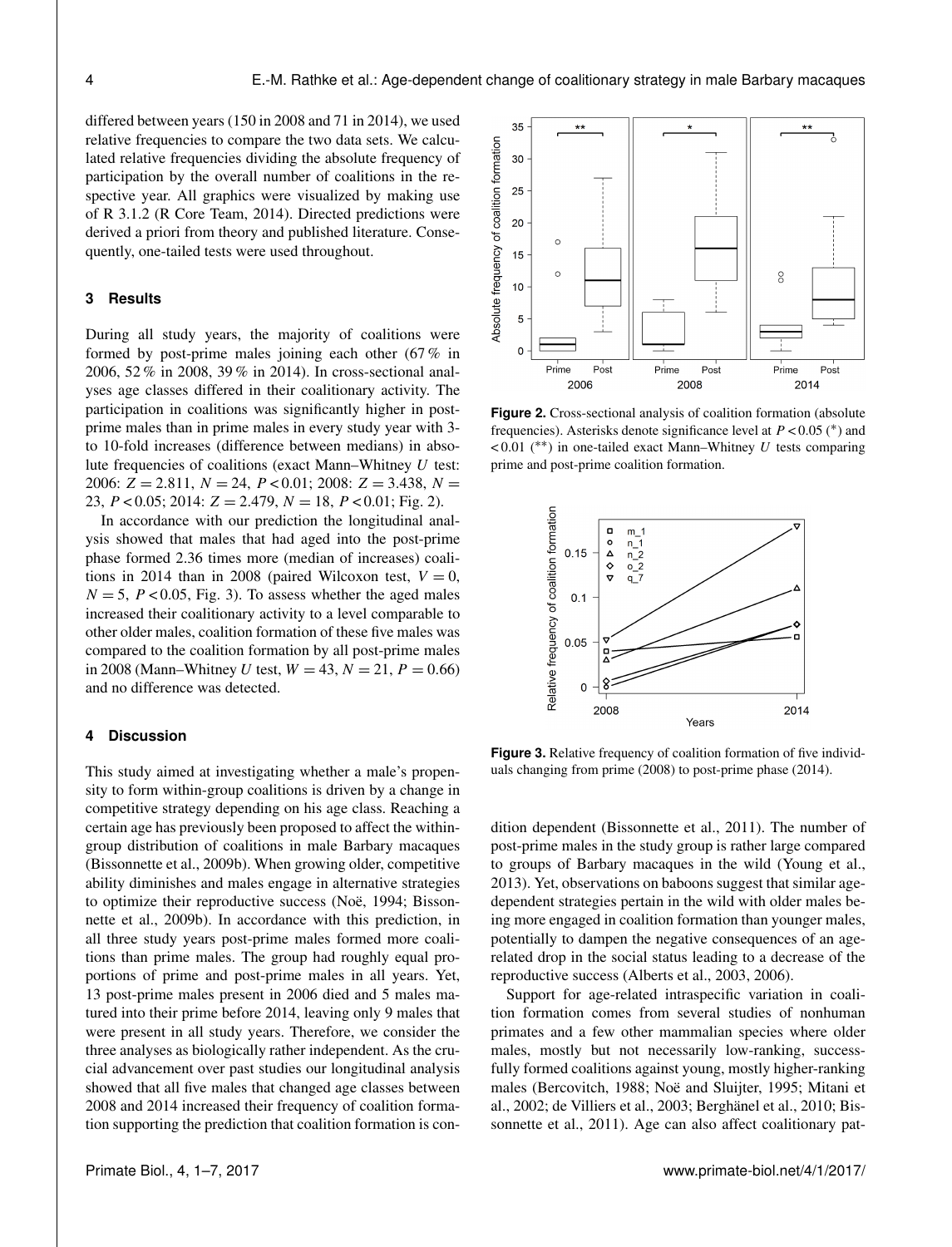terns in different ways. For example, in wild dogs (*Lycaon pictus*), males from the same age class support each other in conflicts more often than males from different age classes (de Villiers et al., 2003). In Atlantic spotted dolphins (*Stenella frontalis*), coalition strength increases with aging into the next age class (Green et al., 2011). Age has been included as a contributing factor but was rarely in the focus of these studies, neglecting its importance in shaping the reproductive strategy a male is pursuing during its lifetime.

Male alternative reproductive strategies act on different levels in the competition over reproductive success. Coalition can have a direct effect on mating success by preventing others from mating and lead to a starting point for a consort with the respective female (Bercovitch, 1988; Noë and Sluijter, 1990; Bissonnette et al., 2011). Just the threat of being the target of a coalition by signalling recruitment to another male has been found to lead to a changeover in consort male identity (Bissonnette et al., 2011). Yet, coalitions do not always happen in a sexual context where consort changeover leads to direct access to females (Berghänel et al., 2010; Young et al., 2014b; Bissonnette et al., 2015). Without female presence coalitions can still indirectly affect variation of mating success in a group and thus can be seen as a pre-mating strategy to improve future success by intimidation of opponents (Berghänel et al., 2010). It can also have an effect on dyadic dominance relationships, which further leads to rank changes and thus facilitates access to females (Berghänel et al., 2011; Young et al., 2014a; Ostner and Schülke, 2014). We predicted that males would switch from a solo strategy to a cooperative competitive strategy once they passed their prime age and thus peak physical ability. Several studies on macaques and baboons showed that post-prime males with diminished competitive ability are still able to win a conflict against a more dominant younger male if they cooperate with each other (Noë, 1992; Alberts et al., 2003; Bissonnette et al., 2009b, 2011). Younger prime males, in contrast, are better equipped to defend females and pursue a solo strategy (Smuts and Watanabe, 1990). By competing on their own, young males are expected to profit from exclusive mating opportunities (Noë and Sluijter, 1990; Smuts and Watanabe, 1990). The role coalitions play as a pre-mating strategy should be addressed in future empirical studies to understand how and to what extent coalition formation can level within-group lifetime reproductive success. In general, studies focusing on age in a competitive context are scarce. Especially in non-primate species, difficulties arise in determining the individual age in a natural field setting, calling for precise morphological and behavioural criteria (Bercovitch, 1988; Mitani et al., 2002). For future studies on coalitionary activity our results illustrate the importance of age as an intervening variable in cooperative competition and the importance of considering life history and changing reproductive strategies as factors determining coalition formation patterns.

#### **5 Data availability**

The data used in this study are available in the Supplement.

# The Supplement related to this article is available online at [doi:10.5194/pb-4-1-2017-supplement.](http://dx.doi.org/10.5194/pb-4-1-2017-supplement)

**Author contributions.** Eva-Maria Rathke, Julia Ostner, and Oliver Schülke designed the study. Eva-Maria Rathke, Andreas Berghänel, Annie Bissonnette, Julia Ostner, and Oliver Schülke wrote the manuscript. Eva-Maria Rathke, Andreas Berghänel, and Annie Bissonnette collected the data in the field. Eva-Maria Rathke conducted the analysis.

**Competing interests.** The authors declare that they have no conflict of interest.

**Acknowledgements.** We thank Roland Hilgartner, Gilbert de Turckheim, and Ellen Merz for permission to work at Affenberg Salem. We are grateful for the assistance of Roland Hilgartner and the staff of Affenberg Salem. We thank Christin Minge, Maude Erasmy, Miriam Waldmann, Nicole Bischofberger, Elena Lange, and Lisa Wenzel for helping to collect the data. The study was funded by the Ethologische Gesellschaft and the Georg-August University of Göttingen.

Edited by: S. Elton Reviewed by: two anonymous referees

## **References**

- Alberts, S. C.: Magnitude and sources of variation in male reproductive performance, in: The Evolution of Primate Societies, edited by: Mitani, J. C., Call, J., Kappeler, P. M., Palombit, R. A., and Silk, J. B., Chicago University Press, Chicago, USA, 412–431, 2012.
- Alberts, S. C., Watts, H. E., and Altmann, J.: Queuing and queuejumping: long-term patterns of reproductive skew in male savannah baboons, *Papio cynocephalus*, Anim. Behav., 65, 821–840, 2003.
- Alberts, S. C., Buchan, J. C., and Altmann, J.: Sexual selection in wild baboons: from mating opportunities to paternity success, Anim. Behav., 72, 1177–1196, 2006.
- Altmann, J.: Observational study of behaviour: sampling methods, Behaviour, 49, 227–267, 1974.
- Bercovitch, F. B.: Coalitions, cooperation and reproductive tactics among adult male baboons, Anim. Behav., 36, 1198–1209, 1988.
- Berghänel, A., Schülke, O., and Ostner, J.: Coalition formation among Barbary macaque males: the influence of scramble competition, Anim. Behav., 80, 675–682, 2010.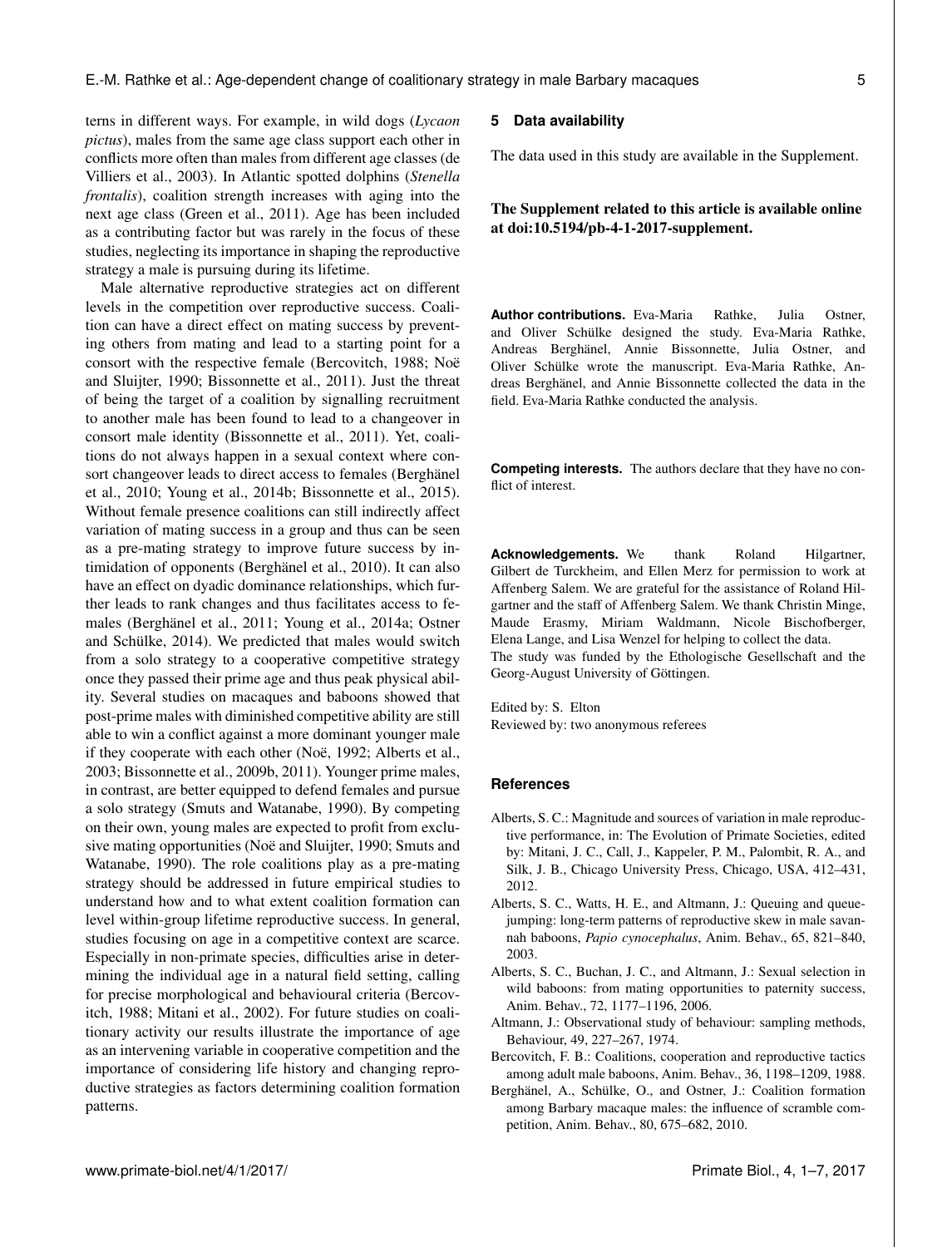- Berghänel, A., Ostner, J., and Schülke, O.: Coalitions destabilize dyadic dominance relationships in male Barbary macaques (*Macaca sylvanus*), Behaviour, 148, 1256–1274, 2011.
- Bissonnette, A., Lange, E., and Van Schaik, C. P.: A cardinal measure of competitive ability in Barbary macaque males (*Macaca sylvanus*), Ethology, 115, 671–681, 2009a.
- Bissonnette, A., de Vries, H., and van Schaik, C. P.: Coalitions in male Barbary macaques, Macaca sylvanus: strength, success and rules of thumb, Anim. Behav., 78, 329–335, 2009b.
- Bissonnette, A., Bischofberger, N., and van Schaik, C. P.: Mating skew in Barbary macaque males: the role of female mating synchrony, female behavior, and male-male coalitions, Behav. Ecol. Sociobiol., 65, 176–182, 2011.
- Bissonnette, A., Franz, M., Schülke, O., and Ostner, J.: Socioecology, but not cognition, predicts male coalitions across primates, Behav. Ecol., 25, 794–801, doi[:10.1093/beheco/aru054,](http://dx.doi.org/10.1093/beheco/aru054) 2014.
- Bissonnette, A., Perry, S., Barrett, L., Mitani, J. C., Flinn, M., Gavrilets, S., and de Waal, F. B.: Coalitions in theory and reality: a review of pertinent variables and processes, Behaviour, 152, 1–56, 2015.
- Connor, R. C., Smolker, R. A., and Richards, A. F.: Two levels of alliance formation among male bottlenose dolphins (*Tursiops* sp.), P. Natl. Acad. Sci. USA, 89, 987–990, 1992.
- de Turckheim, G. and Merz, E.: Breeding Barbary macaques in outdoor open enclosures, in: The Barbary Macaque: A case study in conservation, edited by: Fa, J. E., Plenum Press, New York, USA, 241–261, 1984.
- de Villiers, M. S., Richardson, P. R., and Van Jaarsveld, A. S.: Patterns of coalition formation and spatial association in a social carnivore, the African wild dog (*Lycaon pictus*), J. Zool., 260, 377–389, 2003.
- de Vries. H., Stevens, J., and Vervaecke, H.: Measuring and testing the steepness of dominance hierarchies, Anim. Behav., 71, 585– 592, 2006.
- Dubuc, C., Muniz, L., Heistermann, M., Engelhardt, A., and Widdig, A.: Testing the priority-of-access model in a seasonally breeding primate species, Behav. Ecol. Sociobiol., 65, 1615– 1627, 2011.
- Green, M. L., Herzing, D. L., and Baldwin, J. D.: Reproductive success of male Atlantic spotted dolphins (*Stenella frontalis*) revealed by noninvasive genetic analysis of paternity, Can. J. Zool., 89, 239–253, 2011.
- Grinnell, J.: Modes of cooperation during territorial defense by African lions, Hum. Nature, 13, 85–104, 2002.
- Henzi, S. P., Weingrill, T., and Barrett, L.: Male behaviour and the evolutionary ecology of chacma baboons, S. Afr. J. Sci., 95, 240– 242, 1999.
- Hothorn, T., Hornik, K., van de Wiel, M. A., and Zeileis, A.: Implementing a class of permutation tests: The coin package, J. Stat. Softw., 28, 1–23, doi[:10.18637/jss.v028.i08,](http://dx.doi.org/10.18637/jss.v028.i08) 2008.
- IUCN: Red List of Threatened Species, Version 2015-4, available at: [http://www.iucnredlist.org,](http://www.iucnredlist.org) last access: 14 July 2016.
- Krützen, M., Sherwin, W. B., Connor, R. C., Barré, L. M., Van de Casteele, T., Mann, J., and Brooks, R.: Contrasting relatedness patterns in bottlenose dolphins (*Tursiops* sp.) with different alliance strategies, P. Roy. Soc. Lond. B. Bio., 270, 497–502, 2003.
- Kuester, J., Paul, A., and Arnemann, J.: Age-related and individual differences of reproductive success in male and female Barbary macaques (*Macaca sylvanus*), Primates, 36, 461–476, 1995.
- Martin, P. and Bateson, P. P. G.: Measuring behaviour: an introductory guide. Cambridge University Press, Cambridge, UK, 1993.
- Mitani, J. C., Watts, D. P., Pepper, J. W., and Merriwether, D. A.: Demographic and social constraints on male chimpanzee behaviour, Anim. Behav., 64, 727–737, 2002.
- Noë, R.: Alliance formation among male baboons: shopping for profitable partners, in: Coalitions and alliances in humans and other animals, edited by: Harcourt, A. and de Waal, F., Oxford University Press, Oxford, UK, 285–322, 1992.
- Noë, R.: A model of coalition formation among male baboons with lighting ability as the crucial parameter, Anim. Behav., 47, 211– 213, 1994.
- Noë, R. and Sluijter, A. A.: Reproductive tactics of male savanna baboons, Behaviour, 113, 117–169, 1990.
- Noë, R. and Sluijter, A. A.: Which adult male savanna baboons form coalitions?, Int. J. Primatol., 16, 77–105, 1995.
- Ostner, J. and Schülke, O.: The evolution of social bonds in primate males, Behaviour, 151, 871–906, 2014.
- Packer, C. and Pusey, A. E.: Cooperation and competition within coalitions of male lions: kin selection or game theory?, Nature, 296, 740–742, 1982.
- Pandit, S. A. and van Schaik, C. P.: A model for leveling coalitions among primate males: toward a theory of egalitarianism, Behav. Ecol. Sociobiol., 55, 161–168, 2003.
- Preuschoft, S. and Paul, A.: Dominance, egalitarianism, and stalemate: An experimental approach to male-male competition in Barbary macaques, in: Primate males: Causes and consequences of variation in group composition, edited by: Kappeler, P. M., Cambridge University Press, Cambridge, UK, 205–216, 2000.
- R Core Team: R: A language and environment for statistical computing. R Foundation for Statistical Computing, Vienna, Austria, available at: <http://www.R-project.org/> (last access: 23 June 2016), 2014.
- Schülke, O., Bhagavatula, J., Vigilant, L., and Ostner, J.: Social bonds enhance reproductive success in male macaques, Curr. Biol., 20, 2207–2210, 2010.
- Setchell, J.: Alternative reproductive tactics in primates, in: Alternative reproductive tactics: an integrative approach, edited by: Oliveira, R. F., Taborsky, M., and Brockmann H. J., Cambridge University Press, Cambridge, UK, 373–398, 2008.
- Silk, J. B.: The patterning of intervention among male bonnet macaques: reciprocity, revenge, and loyalty, Curr. Anthropol., 33, 318–325, 1992.
- Smith, J. E., Van Horn, R. C., Powning, K. S., Cole, A. R., Graham, K. E., Memenis, S. K., and Holekamp, K. E.: Evolutionary forces favoring intragroup coalitions among spotted hyenas and other animals, Behav. Ecol., 21, 284–303, 2010.
- Smuts, B. B.: Sex and friendships in baboons, Aldine Publishing, New York, USA, 1985.
- Smuts, B. B. and Watanabe, J. M.: Social relationships and ritualized greetings in adult male baboons (*Papio cynocephalus anubis*), Int. J. Primatol., 11, 147–172, 1990.
- Van Schaik, C. P., Pandit, S. A., and Vogel, E. R.: Toward a general model for male-male coalitions in primate groups, in: Cooperation in primates and humans, edited by: Kappeler, P. M. and van Schaik, C. P., Springer-Verlag, Berlin, Heidelberg, Germany, 151–171, 2006.